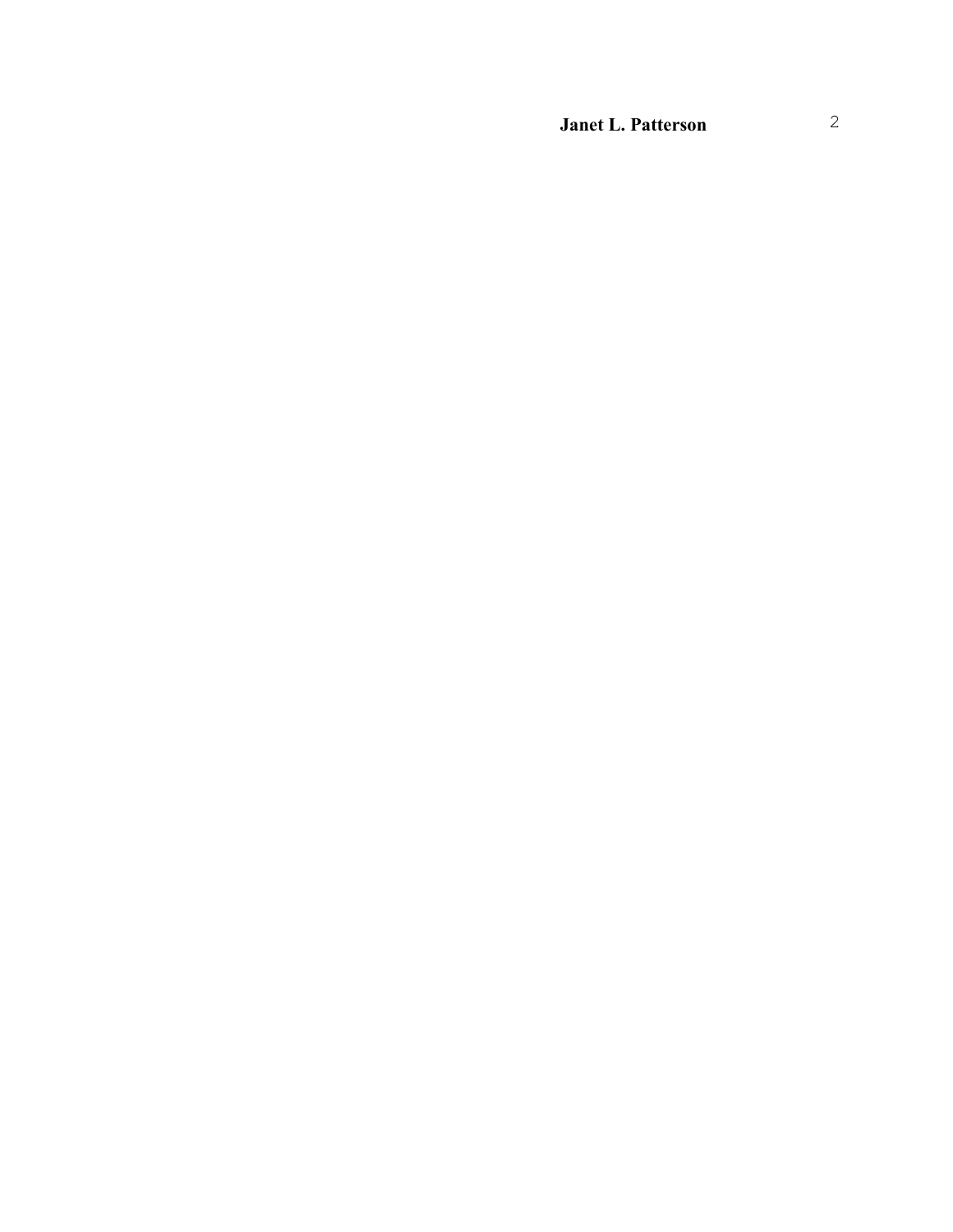#### **Professional Recognitions, Honors, and Memberships:**

Certificate of Clinical Competence, Speech-Language Pathology, 1980-present, American Speech-Language and Hearing Association.

Speech-Language Pathology License, 1984-present, State of New Mexico.

Member, 1979-present, American Speech-Language-Hearing Association.

Member, 1980-present, New Mexico Speech-Language-Hearing Association.

Member, 1992-present, Special Interest Group: Language Learning and Education, American Speech-Language-Hearing Association.

Member, 2009-present, Special Interest Group: Communication Disorders and Sciences in Culturally and Linguistically Diverse Populations.

Institute Affiliate, Summer 1995, Linguistic Institute, University of New Mexico.

Teacher of the Year, 1995-1996 and 1998-1999, UNM Department of Speech and Hearing Sciences.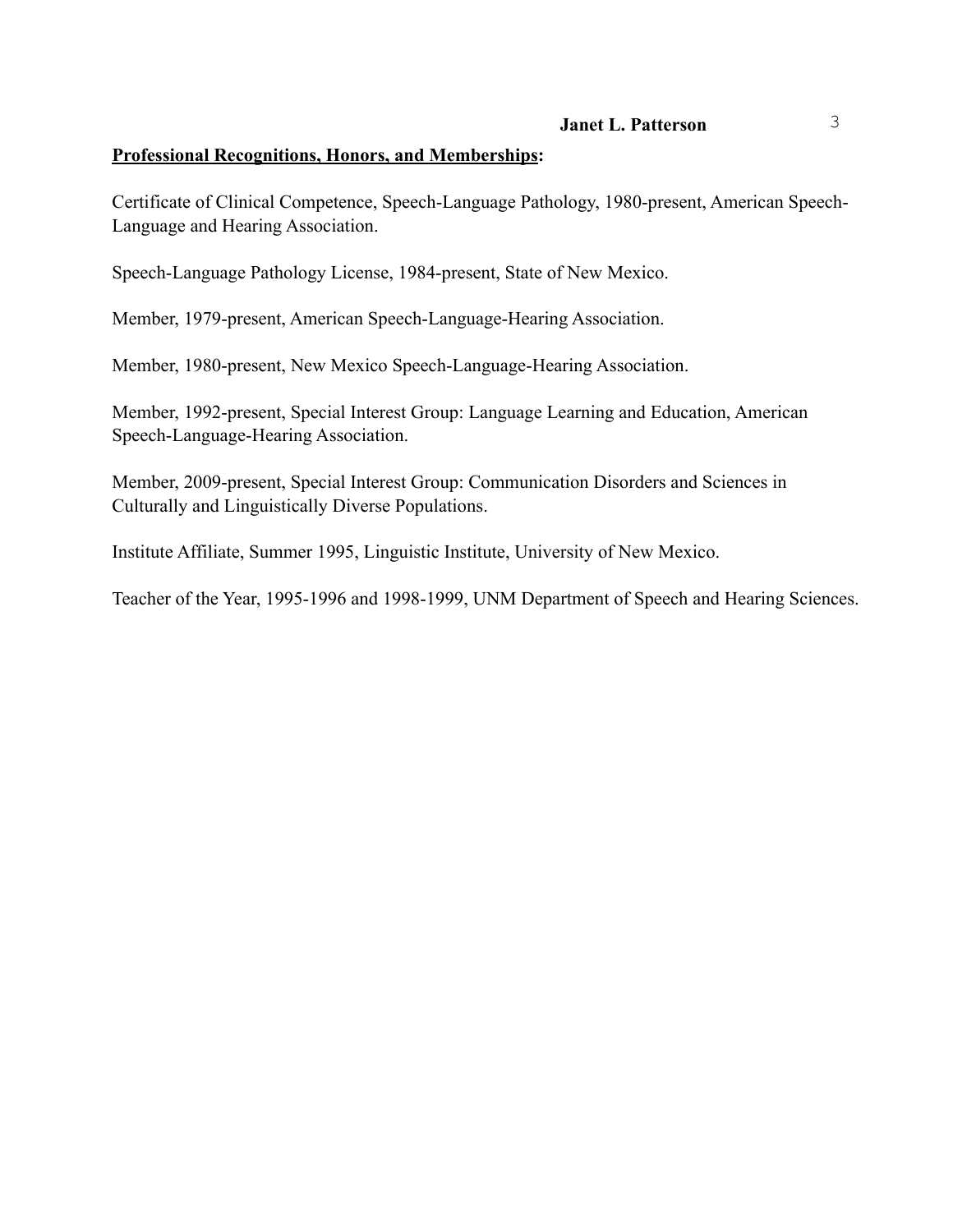#### **Scholarly Achievements:**

### **Articles in refereed journals:**

Patterson, Janet L. (1994). A tutorial for speech-language pathologists on sociolinguistics: An appreciation for variation. *Journal of the National Student Speech-Language-Hearing Association, 21*, 14-30.

Patterson, Janet L. (1998). Expressive vocabulary development and word combinations of Spanish-English bilingual toddlers. *American Journal of Speech-Language Pathology, 7*(4), 46-56.

Patterson, Janet L. (1999). What bilingual toddlers hear and say: Language input and word combinations. *Communication Disorders Quarterly (formerly J. of Childhood Communication Development), 21*, 32-38.

Patterson, Janet L. (2000a). Observed and reported expressive vocabulary and word combinations in bilingual toddlers*. Journal of Speech, Language and Hearing Research, 43*, 121-128.

Patterson, Janet L. (2000b). Development of constructed phrases in a child with language impairment. *Clinical Linguistics and Phonetics, 14*, 545-556.

Patterson, Janet L (2002). Relationships of expressive vocabulary development to reading and television experience among bilingual toddlers. *Applied Psycholinguistics, 23*, 493-508.

Patterson, Janet L. (2012). Teacher Perceptions of Preschool Children's Communication in a Bilingual Setting. *Journal of Interactional Research in Communication Disorders, 3(1)*, 71-90.

Patterson, Janet L., Rodríguez, Barbara L. & Dale, Philip S. (2013). Response to Dynamic Language Tasks among Typically Developing Latino Preschool Children with Bilingual Experience. *American Journal of Speech-Language Pathology, 22,* 103-112*.*

#### **Books:**

Patterson, Janet L. and Rodríguez, Barbara L.,Eds. (2016). *Multilingual Perspectives on Child Language Disorders*. Bristol, UK: Multilingual Matters.

# **Chapters in edited volumes:**

Patterson, Janet L. and Westby, Carol E. (1994). The development of play. *Communication development: Foundations, processes and clinical applications*, W.O. Haynes and B. Shulman (Eds.), Englewood Cliffs NJ: Prentice-Hall, 135-164.

Patterson, Janet L. and Westby, Carol E. (1998). The development of play (revised).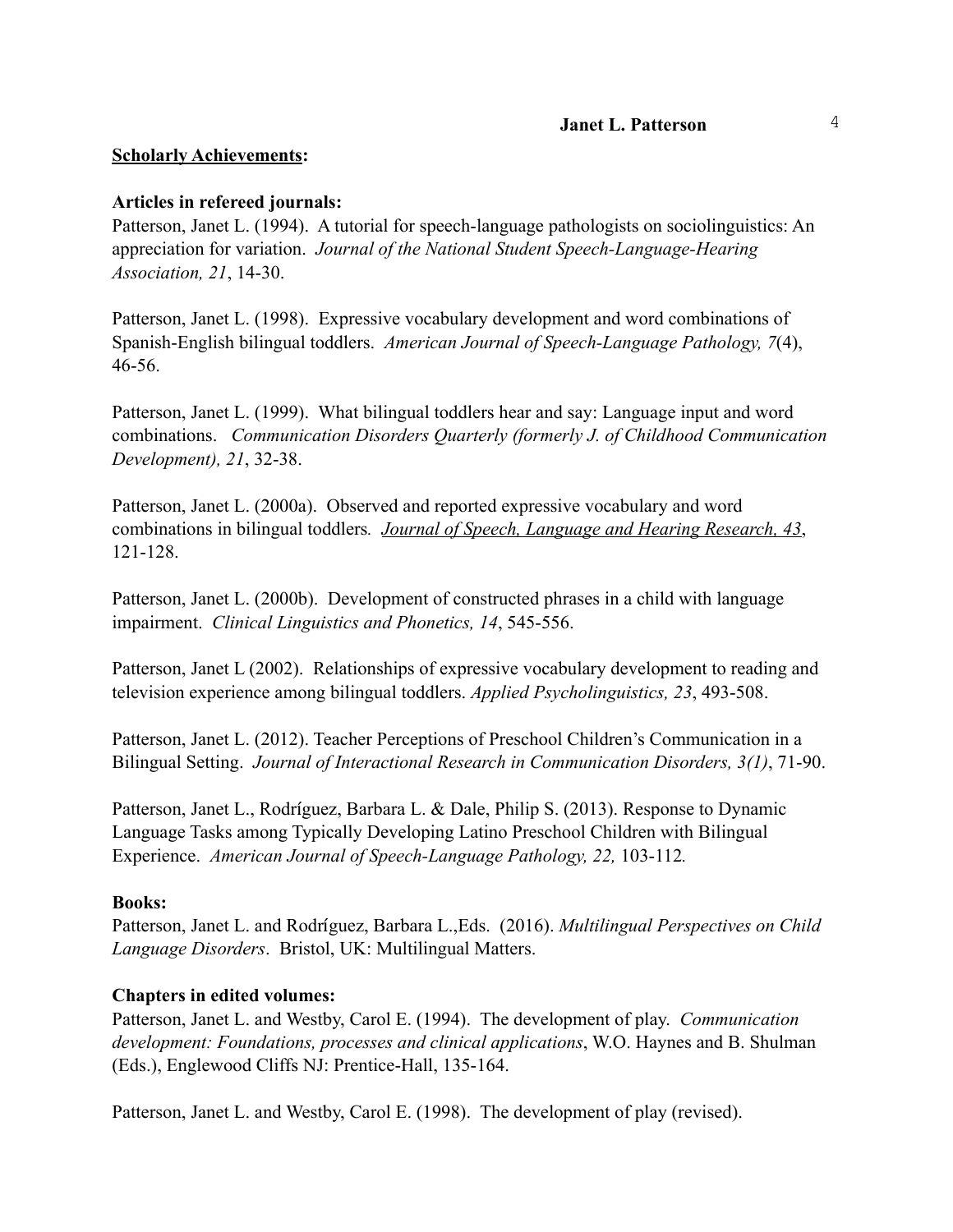*Communication development: Foundations, processes and clinical applications, 2nd ed*. W.O. Haynes and B. Shulman (Eds.). Williams & Wilkins, 135-163.

Patterson, Janet L. and Pearson, Barbara Z. (2004). Bilingual Lexical Development: Influences, Contexts, and Processes. In B. Goldstein (Ed.), *Bilingual Language Development and Disorders in Spanish-English Speakers.* Baltimore, MD: Brookes, 77-104*.*

Patterson, Janet L. & Rodriguez, Barbara. (2005). Designing assessments for multilingual children. In M. Ball (Ed.), *Clinical Sociolinguistics*, Oxford: Blackwell, 230-241.

Dale, P. and Patterson, J. (November 30, 2009).Early identification of language delay. In *Encyclopedia on Early Childhood Development*. http://www.child-encyclopedia.com/en-ca/ [language-development-literacy/according-to-experts.html](http://www.child-encyclopedia.com/en-ca/language-development-literacy/according-to-experts.html)

Patterson, Janet L. & Pearson, Barbara Z. (2012). Bilingual Lexical Development, Assessment, and Intervention. In B. Goldstein (Ed.), *Bilingual Language Development and Disorders in Spanish-English Speakers, 2nd edition* (pp. 113-129) Baltimore, MD: Brookes.

Patterson, Janet L. (2016). Child language disorders across languages, cultural contexts, and syndromes. In J. Patterson and B. Rodríguez (Eds), *Multilingual Perspectives on Child Language Disorders*. Bristol, UK: Multilingual Matters, 1-28.

# **Other writings: Peer-reviewed letter to the editor**

Patterson, Janet L. (2004). Comparing bilingual and monolingual toddlers' expressive vocabulary size: Revisiting Rescorla and Achenbach (2002). *Journal of Speech, Language and Hearing Research, 47*, 1213-1215.

#### **Refereed papers and presentations at professional meetings from 2000 - present:**

Rodriguez, B. and Patterson, J. (November 2000). Identifying IFSP outcomes: Where culture and collaboration merge. American Speech-Language-Hearing Assoc. Annual Convention, Washington, DC.

Patterson, J. (November 2000). Internal consistency of parent reports of bilingual toddlers' vocabulary. American Speech-Language-Hearing Association Annual Convention, Washington, DC.

Pate, J., Patterson, J., McDaniel, M., & Rodriguez, B. (November 2002). Teaching new symbols on AAC devices: Drill vs. interactive training. American Speech-Language-Hearing Association Annual Convention, Atlanta, GA.

Patterson, J. (November, 2003). Bilingual toddlers: When should we assess both languages? American Speech-Language-Hearing Association Annual Convention, Chicago, IL.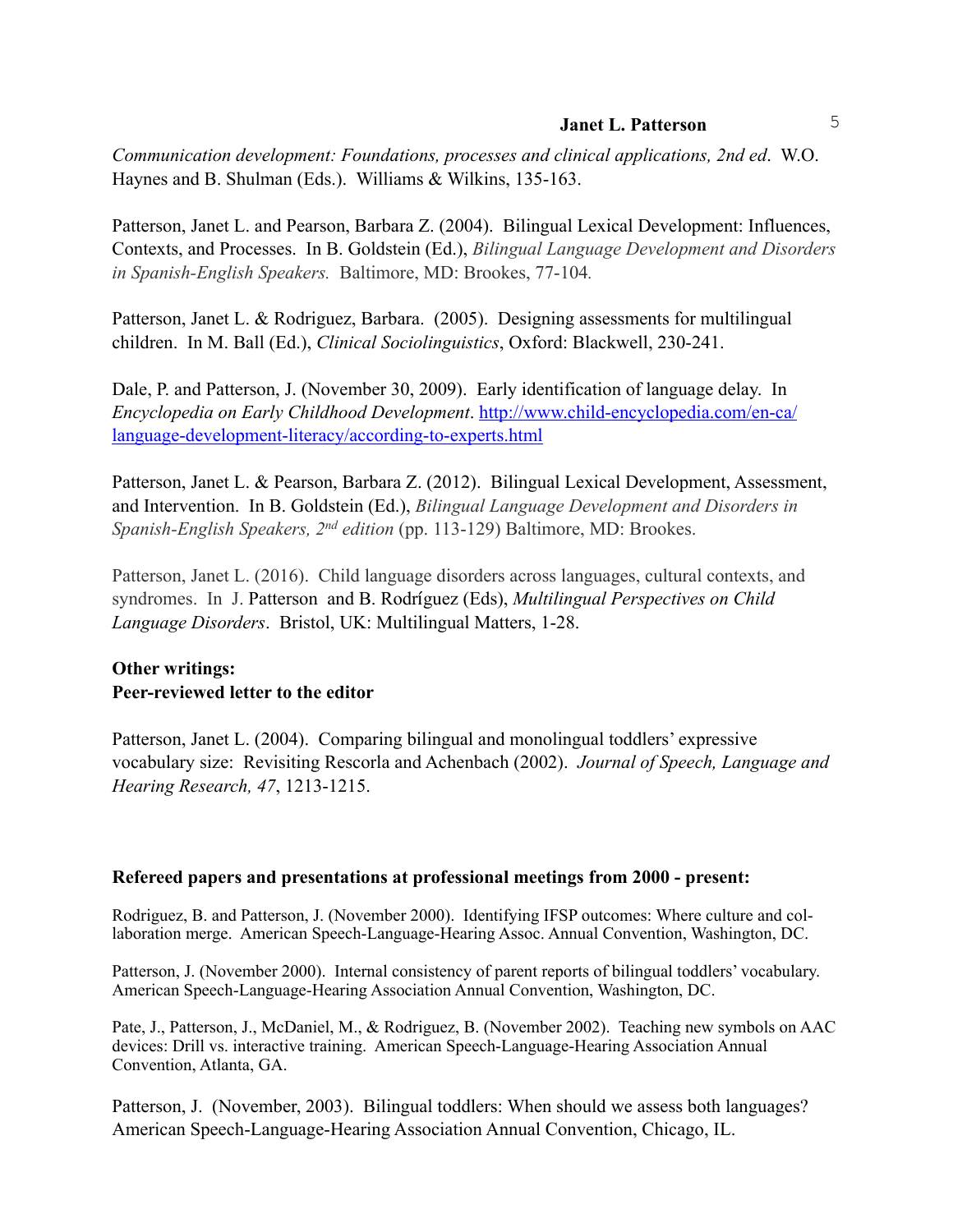#### **Refereed papers and presentations, continued**

Patterson, J. (November, 2004). Bilingual toddlers' vocabulary: How do we count the words? American Speech-Language-Hearing Association Annual Convention, Philadelphia, PA.

Kelbley, N. & Patterson, J. (November, 2005). Individual differences in early language acquisition. American Speech-Language-Hearing Association Annual Convention, San Diego, CA.

Patterson, J. (November, 2005). Bilingual preschool communication ratings: Do you hear what I hear? American Speech-Language-Hearing Association Annual Convention, San Diego, CA.

Patterson, J., Chang-Say, A. & Rodríguez, B. (November, 2008). Developing Dynamic Language Screening Tasks: Spanish-Speaking and Bilingual Preschoolers. American Speech-Language and Hearing Association Annual Convention, Chicago, IL.

Patterson, J., Rodriguez, B., Dalto, R., Marentes, M., McDougle, S., McDowell, J., & Ortiz, X. (November, 2011). Responses to Dynamic Language Tasks among Typically Developing Latino Preschool Children with Bilingual Experience. American Speech-Language and Hearing Association Annual Convention, San Diego, CA.

Patterson, J., Hernandez, M., Rodriguez, B. & Dale, P. (November 2014). Performance on Dynamic and Static Language Tasks among Typically Developing Preschoolers with Bilingual Experience. American Speech-Language and Hearing Association Annual Convention, Orlando, FL.

Patterson, J. & Rodriguez, B. (November, 2015). Performance of Bilingual Preschoolers on Dynamic and Static Language Tasks: Does Language of Administration Matter? American Speech-Language and Hearing Association Annual Convention, Denver, CO.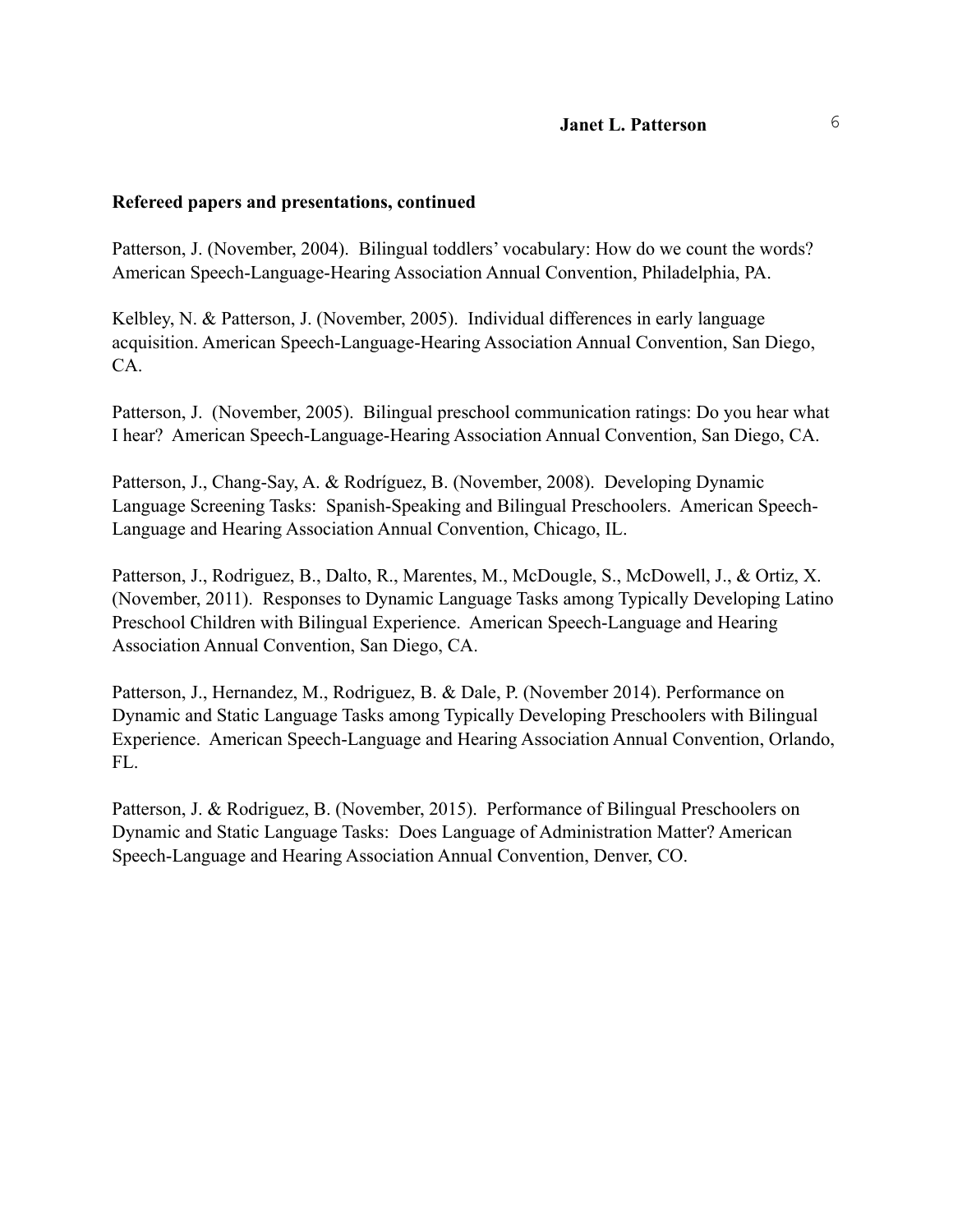#### **Research and Other Funding:**

#### **Funded:**

Flexibility of Word Use: A Longitudinal Case Study. Principal investigator: Janet L. Patterson University of New Mexico Student Research Allocation Awarded \$125 November 1991.

Videotape Equipment for Courses in Child Language and Articulation Disorders. Principal Investigator: Janet L. Patterson University of New Mexico Teaching Allocation Awarded \$1680 March 1993 - December 1993.

Specific Language Impairment and Williams' Syndrome. Principal Investigator: Joan Bybee Co-Principal Investigators: Laurence Leonard, Lise Menn, and Janet Patterson National Science Foundation Funded \$30,277, Spring 1994 - Summer 1995.

Expressive Vocabulary Development of Young Bilingual Children. Principal Investigator: Janet L. Patterson UNM Research Allocation Awarded \$2480, December 1995 - September 1996.

APS/UNM Collaborative Programs in Speech-Language Pathology Principal Investigator: Janet L. Patterson Albuquerque Public Schools Awarded \$65,847, July 2005-June 2006 Awarded \$68,438, July 2006-June 2007

Speech-Language Pathology Graduate Internship Principal Investigator: Janet L. Patterson Bernalillo Public Schools Awarded \$6,699, July 2005-2006.

Dynamic Screening for Language Impairment in Spanish-Speaking and Bilingual Preschool Children Principal Investigator: Janet L. Patterson University of New Mexico Research Allocation Awarded \$3750, March 2010 - September 2010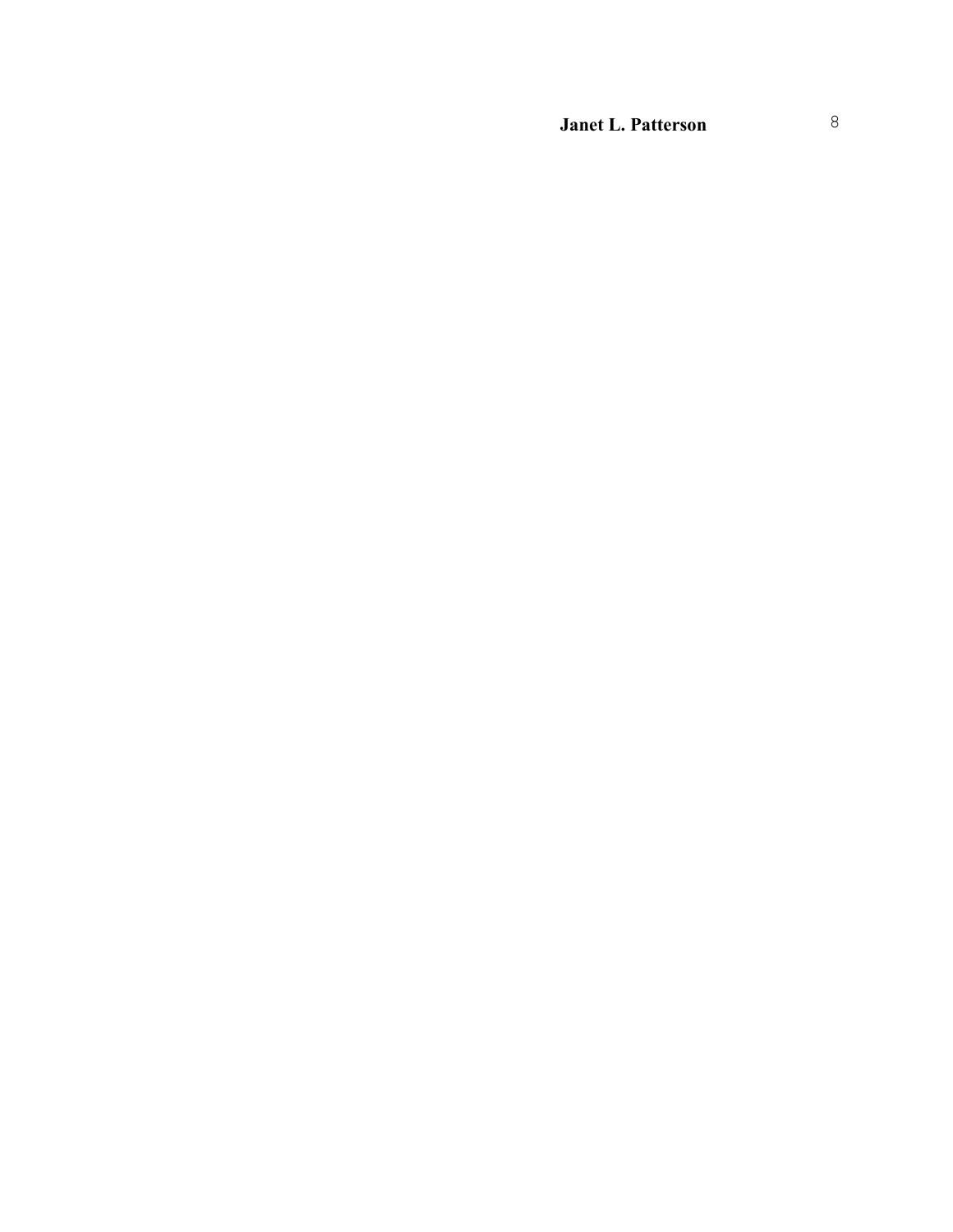### **Teaching:**

# **Masters advisement**

### **Thesis committee chair:**

McMullen, Kelly. May 1997. The relationship between vocabulary distribution and performance on novel word and phrase learning tasks.

Pate, Jolyn (co-chair with Mark McDaniel, Dept. of Psychology). Summer 2002. Drill versus dialogue training of icon-referent associations using a voice output communication aid.

Kelbley, Nancy. July 2003**.** Individual differences in early language acquisition: Performance on novel word and phrase learning tasks.

Hernandez, Mireya. July 2013. Comparison of performance on static and dynamic language tasks among typically developing preschoolers with bilingual experience.

### **Thesis committee member past 10 years:**

Hines, R. 2003. Book reading interactions of New Mexican Hispanic mother-child dyads from middle socioeconomic background.

Montiel, M. 2003. A study of Mexican-American mothers from low SES background and bookreading interactions with their young children.

Bejos, K. (2008). Paraphrasing Cause and Effect Relationships in Expository Text with Secondary Bilingual Students.

King, M. (2014). Using Dynamic Assessment to Assess Syntax with Five-Year-Olds using an AAC iPad App.

# **Doctoral committee member (Educational Linguistics)**

Causarano, P-N Lin. (2014). Developing Thinking in L2 Speaking: Evidence from Spatial and Temporal Systems in Chinese and English Learners.

# **Mentoring:**

Faculty mentor for the UNM Research Opportunity Program, Summer 1996, Summer 1997, Fall 1997, Summer, 1998, Summer 2001.

Regents' Scholar mentor, Fall 1998 – Spring 2002.

Undergraduate Research Project, Fall 2012 – Spring 2013. Veronica Silva. *Response to Static Language Tasks among Typically Developing English-Spanish Bilingual Preschool Children.*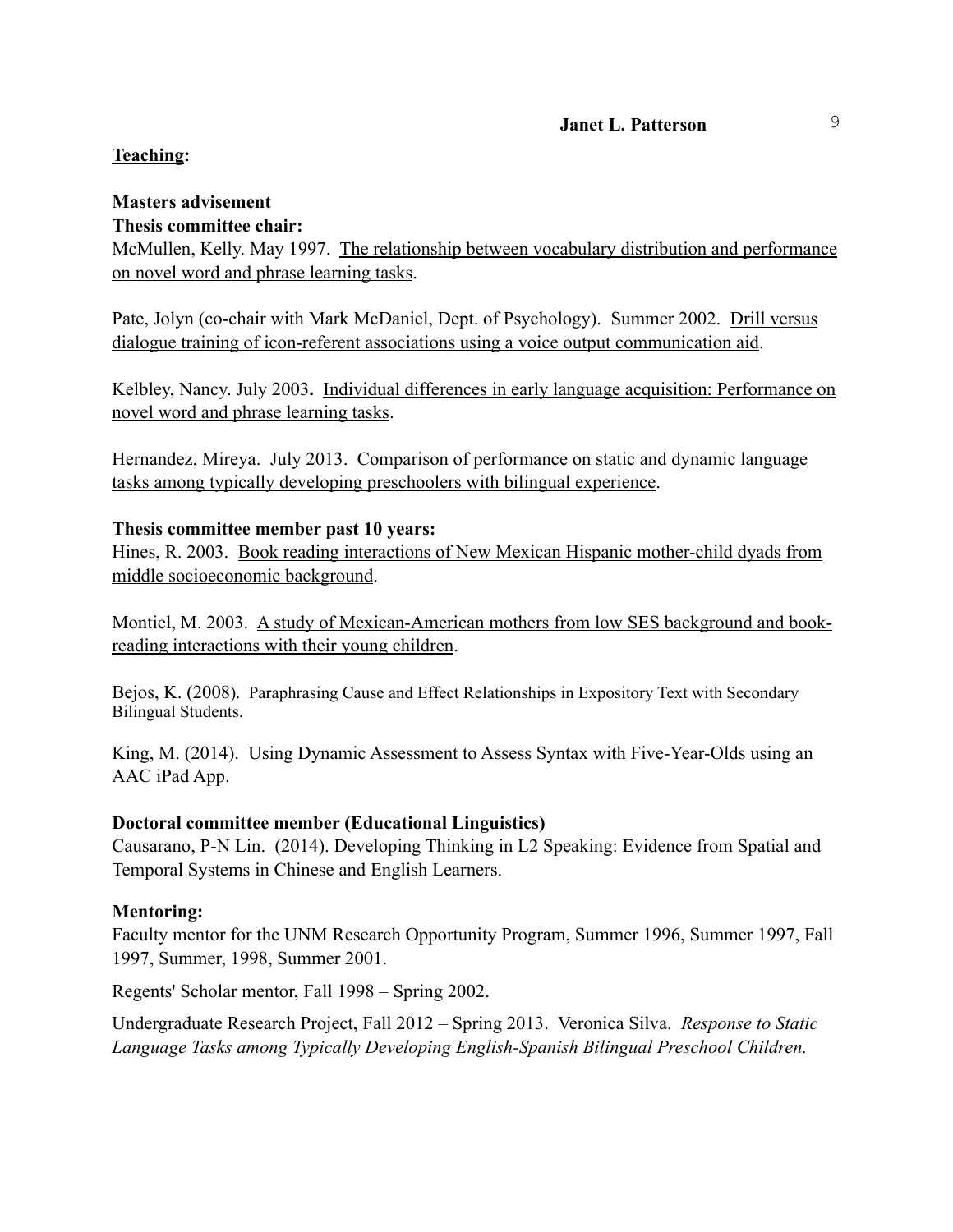# **Classroom teaching, past 5 years:**

| 2011, Spring | Child Language Disorders, SHS 431<br>Assessing Language in Children, SHS 533       |
|--------------|------------------------------------------------------------------------------------|
| 2011, Fall   | Phonological Disorders, SHS 428<br>Intervention: Child Language Disorders, SHS 534 |
| 2012, Spring | Child Language Disorders, SHS 431<br>Assessing Language in Children, SHS 533       |
| 2012, Fall   | Phonological Disorders, SHS 428<br>Intervention: Child Language Disorders, SHS 534 |
| 2013, Spring | Assessing Language in Children, SHS 533<br>Course release - grad advisement        |
| 2013, Fall   | Sabbatical semester                                                                |
| 2014, Spring | Child Language Disorders, SHS 431<br>Assessing Language in Children, SHS 533       |
| 2014, Fall   | Phonological Disorders, SHS 428<br>Intervention: Child Language Disorders, SHS 534 |
| 2015, Spring | Assessing Language in Children, SHS 533<br>Course release, graduate advisement     |
| 2015, Fall   | Phonological Disorders, SHS 428<br>Intervention: Child Language Disorders, SHS 534 |
| 2016, Spring | Assessing Language in Children, SHS 533<br>Course release, graduate advisement     |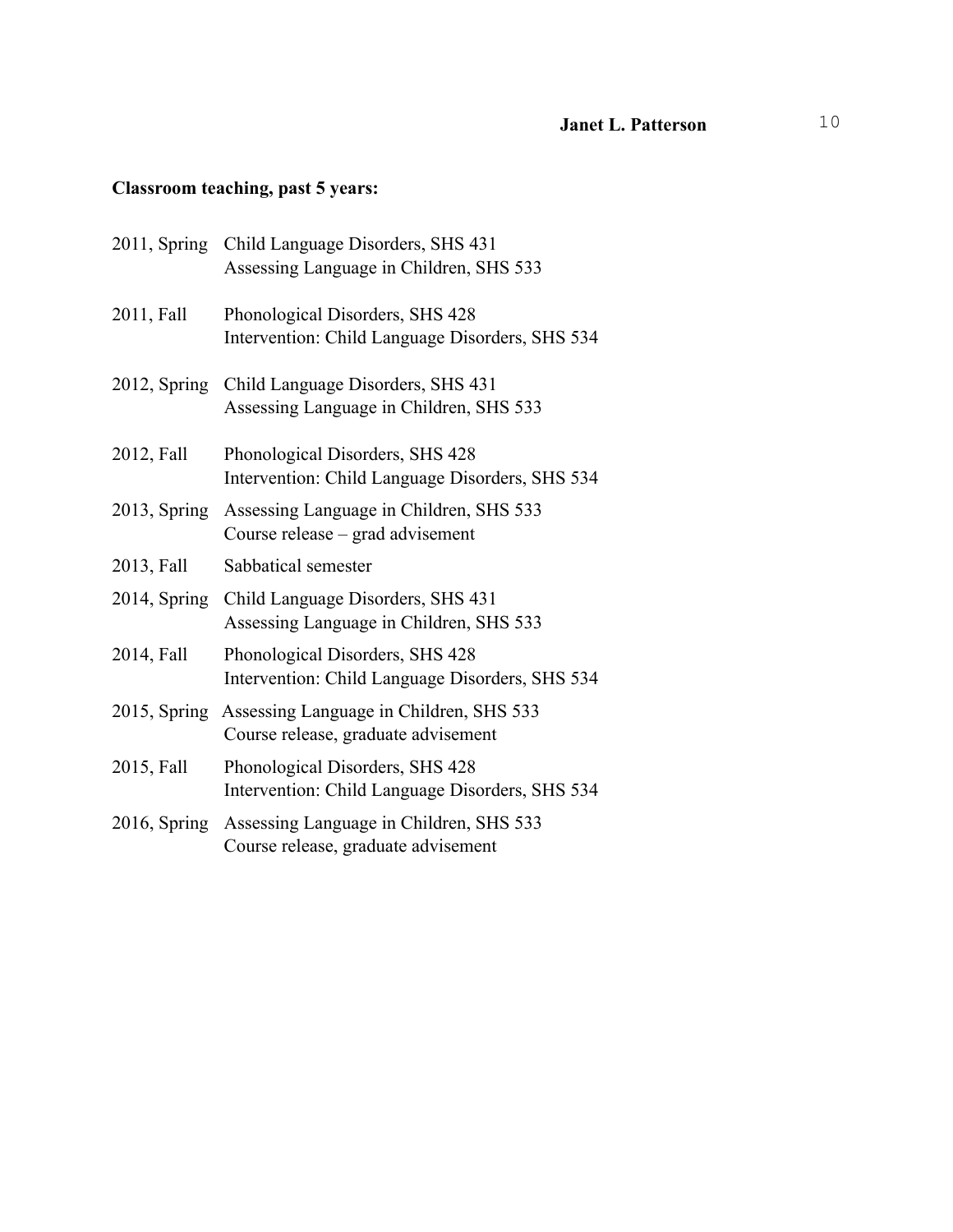#### **Service:**

#### **University of New Mexico**

#### **Departmental:**

Department Chair, August 2004 - July 2006.

Graduate Advisor, August 2012 – present.

#### Committee Chair

 Faculty Departmental T&P Committee, 2008-2012, 2015-16. Admissions Committee, 1993 – Fall 2003, Spring 2006-Spring 2012, 2014-2015. SHS Financial Aid Committee Chair, Spring 2006 – 2012, 2014-2015. Comprehensive Examination Committee, 1991 – 1993, Spring 2002. Search Committee Clinical Supervisor, Summer 2007. Search Committee Clinical Director, Fall 2007. Faculty/Department Chair Search Committee, 1999-2000.

#### Member

 Comprehensive Examination Committee, 1993 - present. Curriculum, 1993 - present. SHS Executive Committee, August 2012 - present Faculty Search Committee, 1998-1999, 2000-2001, 2006-2007, 2014-2015

#### **Interdepartmental:**

In coordination with Linguistics Department:

1) Prepared publicity materials and ASHA continuing education opportunities for 1995 Linguistic Institute courses, conferences, and activities related to communication disorders.

 2) Coordinated local arrangements for the Comparative Aphasiology conference (June 27 - July 6 1995) and the Specific Language Impairment and Williams' Syndrome conference (July 13 - 20, 1995), held during the 1995 Linguistic Institute at UNM.

#### **University and College:**

Faculty Senator, 2001-2003.

 Teaching Enhancement Committee member, 2002-2003. Arts & Sciences Junior Faculty Promotion and Tenure Committee, 2004-2006. Research Allocation Committee member, 2011 – 2013.

#### **National:**

#### **Ad hoc reviewer:**

Journal of Speech-Language, and Hearing Research, 2001 - present. Language, Speech, and Hearing Services in Schools, 1999 – present.